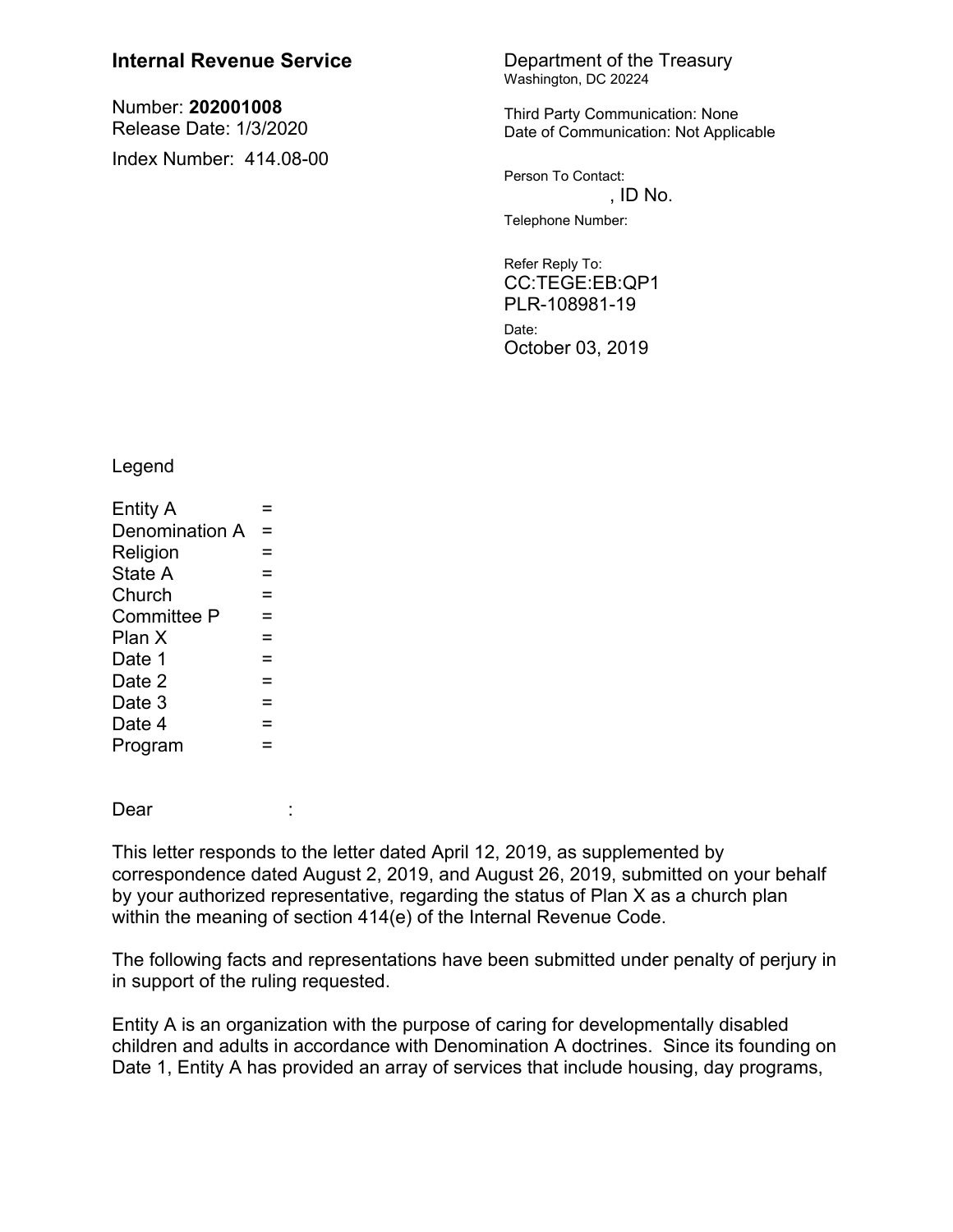employment support, faith support, camps and educational support. In addition to the primary goal of education in Denomination A doctrines, the ultimate aim is to develop disabled individuals' potential, to increase their knowledge and skills, and to enhance their ability to deal with their environment.

Entity A is a nonprofit, nonstock State A corporation created on Date 1. It has been recognized as a tax-exempt organization under section 501(c)(3) since Date 2. Entity A is a member corporation under State A law, with members having specified rights including the right to vote in annual director elections. Membership in Entity A is limited to communicant members of a congregation affiliated with Church and certain other Denomination A churches. Certain other individuals or Denomination A organizations which are interested in the work of Entity A are allowed to attend meetings for Entity A, but do not have a right to vote.

Entity A has a board of directors that ranges in number from 9 to 20. At least 40 percent of the sitting directors must be members of Church. The remaining directors must be Entity A members from other Denomination A branches or other denominations of Religion.

Church has a formal program (Program) for related organizations that operate ministry programs that are independent of Church but foster the mission and ministry of Church. Under Program, organizations must apply to Church to be certified as related organizations. To become certified, organizations must show that they identify with the mission and ministry of Church (but remain independent of Church's constitutional and legal structure); respect and not act contrary to the doctrine and practice of Church as set forth in Church's constitution and applicable resolutions; foster the mission and ministry of Church and engage in program activity that is harmonious with the programs of Church; provide for appropriate Church representation on its governing boards; and sign an agreement by which the organization agrees to comply with all applicable bylaws and policies of Church. Once an organization becomes a related organization under Program, it can issue calls for ordained and commissioned ministers on the Church's roster, use the Church logo, apply for certain loans, seek grants, and participate in Church's health plan and Church's group purchasing agreement. Entity A has been certified as a related organization under Program since Date 3.

In addition to being certified under Program, Entity A is able to call certain religious officials from Church as employees. Entity A currently has 8 Church officials that were called to their roles in Entity A, including Entity A's Vice President of Religious Life and Church Relations.

Entity A adopted Plan X, a defined benefit pension plan, effective as of Date 4. Entity A represents that Plan X is a qualified plan under section 401(a). Entity A has not made an election for Plan X under section 410(d).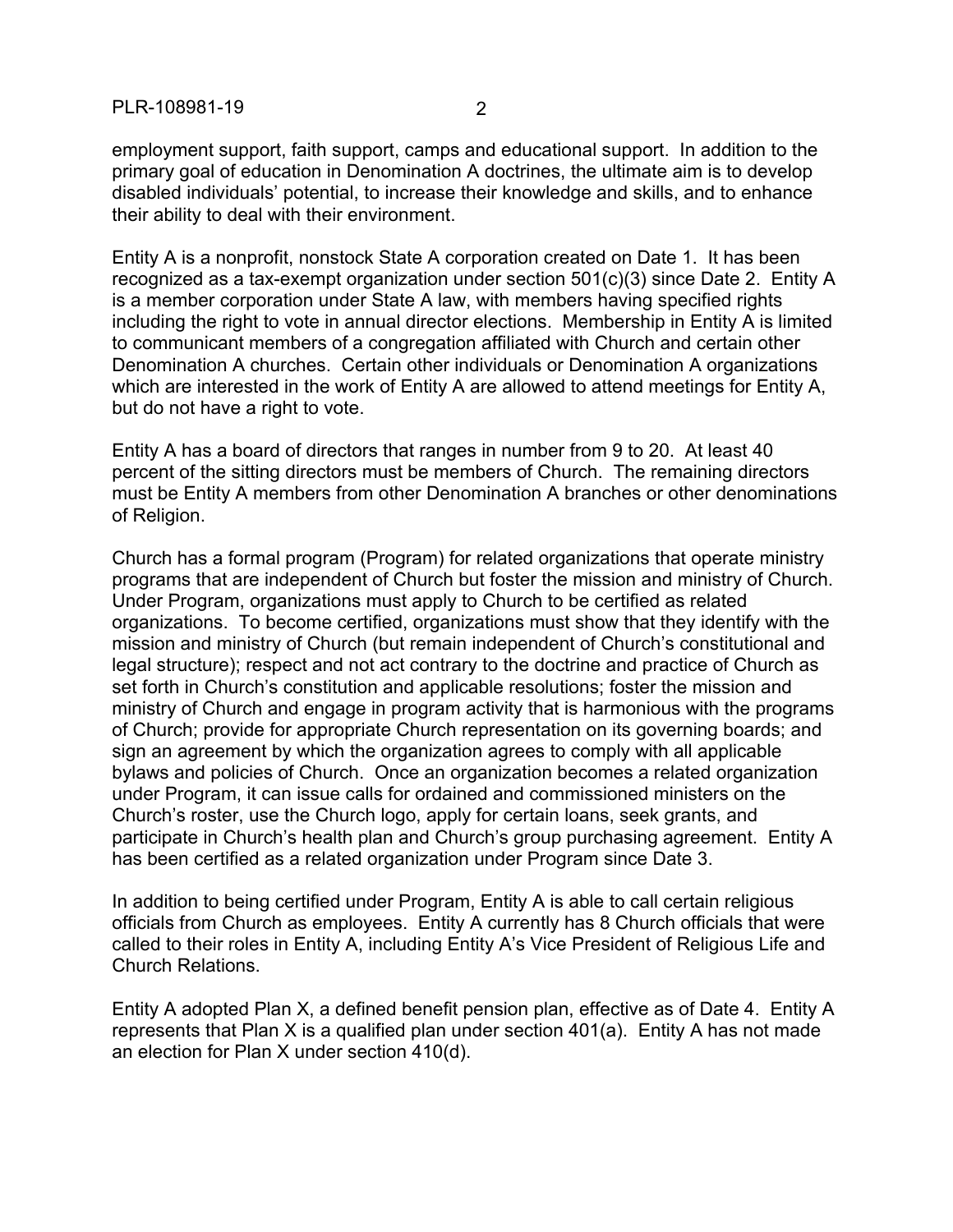PLR-108981-19 3

All of the eligible participants in Plan X are employed by Entity A. None of the eligible participants in Plan X include employees of for-profit entities, and none of the eligible participants in Plan X are employed in connection with one or more unrelated trades or businesses within the meaning of section 513.

A notice to interested persons regarding Plan X was provided in accordance with Revenue Procedure 2011-44, 2011-39 I.R.B. 446. This notice explained the consequences of church plan status.

The bylaws of Entity A name Committee P as the administrator of Plan X. The bylaws further state that Committee P must consist of Entity A's Treasurer, Chairman and CEO, and one to three directors appointed at the discretion of the Chairman of the Board. The bylaws state that the sole purpose of Committee P is to determine and administer the benefits of Plan X, manage the funds available for investment in a prudent manner, and take such steps as are necessary to maintain Plan X as a qualified plan. Committee P meets regularly and responds directly to Entity A's Board of Directors during Directors' meetings.

Entity A is requesting a private letter ruling that Plan X is a church plan under section 414(e).

Section 414(e)(1) generally defines a church plan as a plan established and maintained for its employees (or their beneficiaries) by a church or a convention or association of churches which is exempt from taxation under section 501.

Section 414(e)(2) provides, in part, that the term "church plan" does not include a plan that is established and maintained primarily for the benefit of employees (or their beneficiaries) of such church or convention or association of churches who are employed in connection with one or more unrelated trades or businesses (within the meaning of section 513); or if less than substantially all of the individuals included in the plan are individuals described in section  $414(e)(1)$  or section  $414(e)(3)(B)$  (or their beneficiaries).

Section 414(e)(3)(A) provides that a plan established and maintained for its employees (or their beneficiaries) by a church or a convention or association of churches includes a plan maintained by an organization, whether a civil law corporation or otherwise, the principal purpose or function of which is the administration or funding of a plan or program for the provision of retirement benefits or welfare benefits, or both, for the employees of a church or a convention or association of churches, if such organization is controlled by or associated with a church or a convention or association of churches. See *Advocate Health Care Network v. Stapleton*, 137 S. Ct. 1652 (2017), holding that a plan that is maintained by an organization described in section 414(e)(3)(A) may be a church plan under section 414(e) even if it was not established by a church or a convention or association of churches.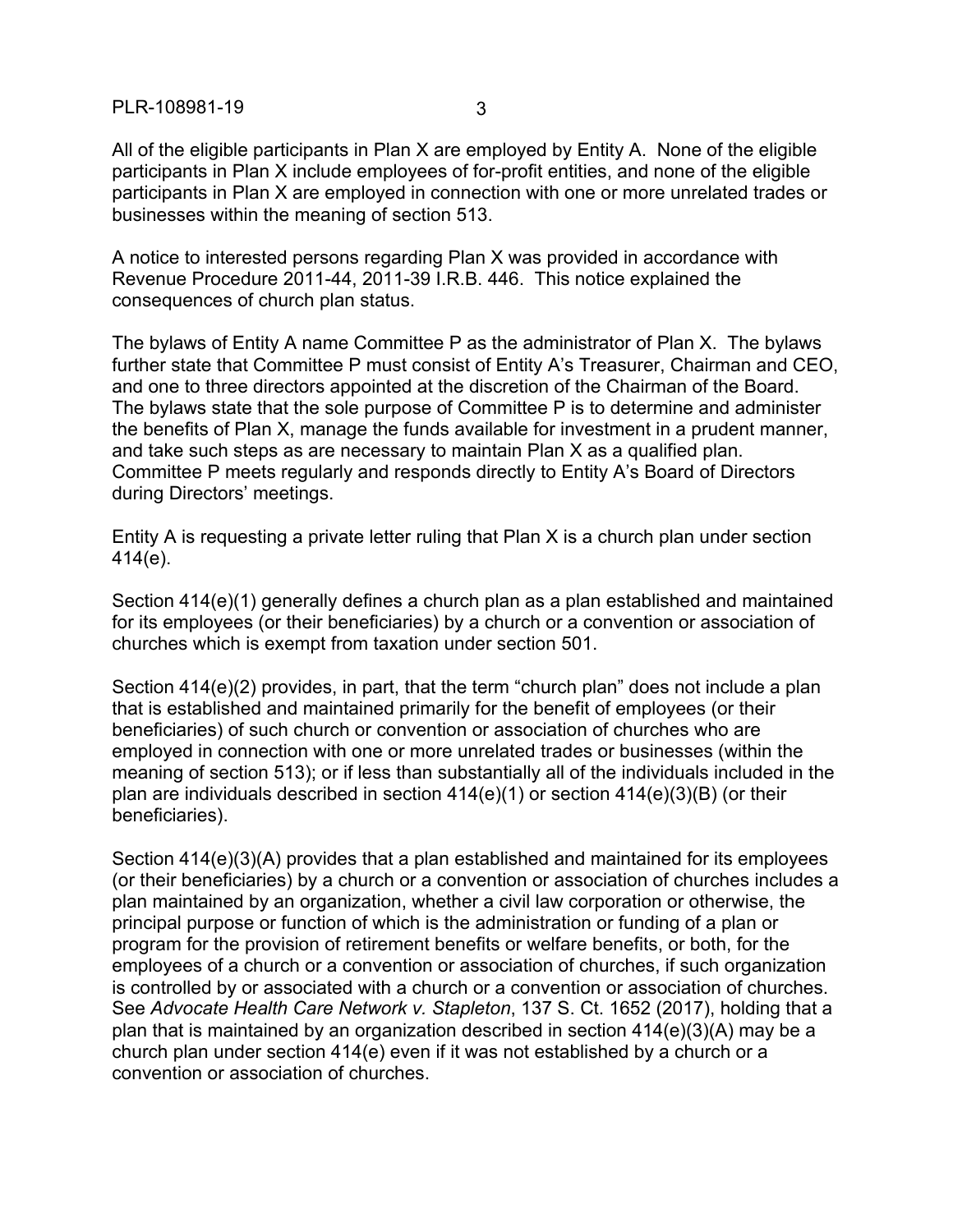Section 414(e)(3)(B) generally defines "employee" of a church or a convention or association of churches to include a duly ordained, commissioned, or licensed minister of a church in the exercise of his or her ministry, regardless of the source of his or her compensation, and an employee of an organization, whether a civil law corporation or otherwise, which is exempt from tax under section 501, and which is controlled by or associated with a church or a convention or association of churches.

Section 414(e)(3)(C) provides that a church or a convention or association of churches which is exempt from tax under section 501 shall be deemed the employer of any individual included as an employee under subparagraph (B).

Section 414(e)(3)(D) provides that an organization, whether a civil law corporation or otherwise, is associated with a church or a convention or association of churches if it shares common religious bonds and convictions with that church or convention or association of churches.

Revenue Procedure 2011-44, 2011-39 IRB 446, supplements the procedures for requesting a letter ruling under section 414(e) relating to church plans. The revenue procedure: (1) requires that plan participants and other interested persons receive a notice in connection with a letter ruling request under section 414(e) for a qualified plan; (2) requires that a copy of the notice be submitted to the Internal Revenue Service (IRS) as part of the ruling request; and (3) provides procedures for the IRS to receive and consider comments relating to the ruling request from interested persons.

In order for an organization that is not itself a church or convention or association of churches to have a qualified church plan, it must establish that its employees are employees or deemed employees of a church or convention or association of churches under section 414(e)(3)(B) by virtue of the organization's control by or association with the church or convention or association of churches. Employees of any organization maintaining a plan are considered to be church employees if the organization: (1) is exempt from tax under section 501; and (2) is controlled by or associated with a church or convention or association of churches. In addition, in order to be a church plan, the administration or funding (or both) of the plan must be by an organization described in section 414(e)(3)(A). To be described in section 414(e)(3)(A), an organization must have as its principal purpose the administration or funding of the plan and must also be controlled by or associated with a church or convention or association of churches.

With respect to your ruling request, Entity A is a non-profit corporation that is exempt from federal income tax under section 501(a) as an organization described in section 501(c)(3). The primary purpose of Entity A is to provide an array of services that include housing, day programs, employment support, faith support, camps and education in the Denomination A doctrines. Entity A has been certified as a related organization under Program by Church, a Denomination A church, since Date 3, which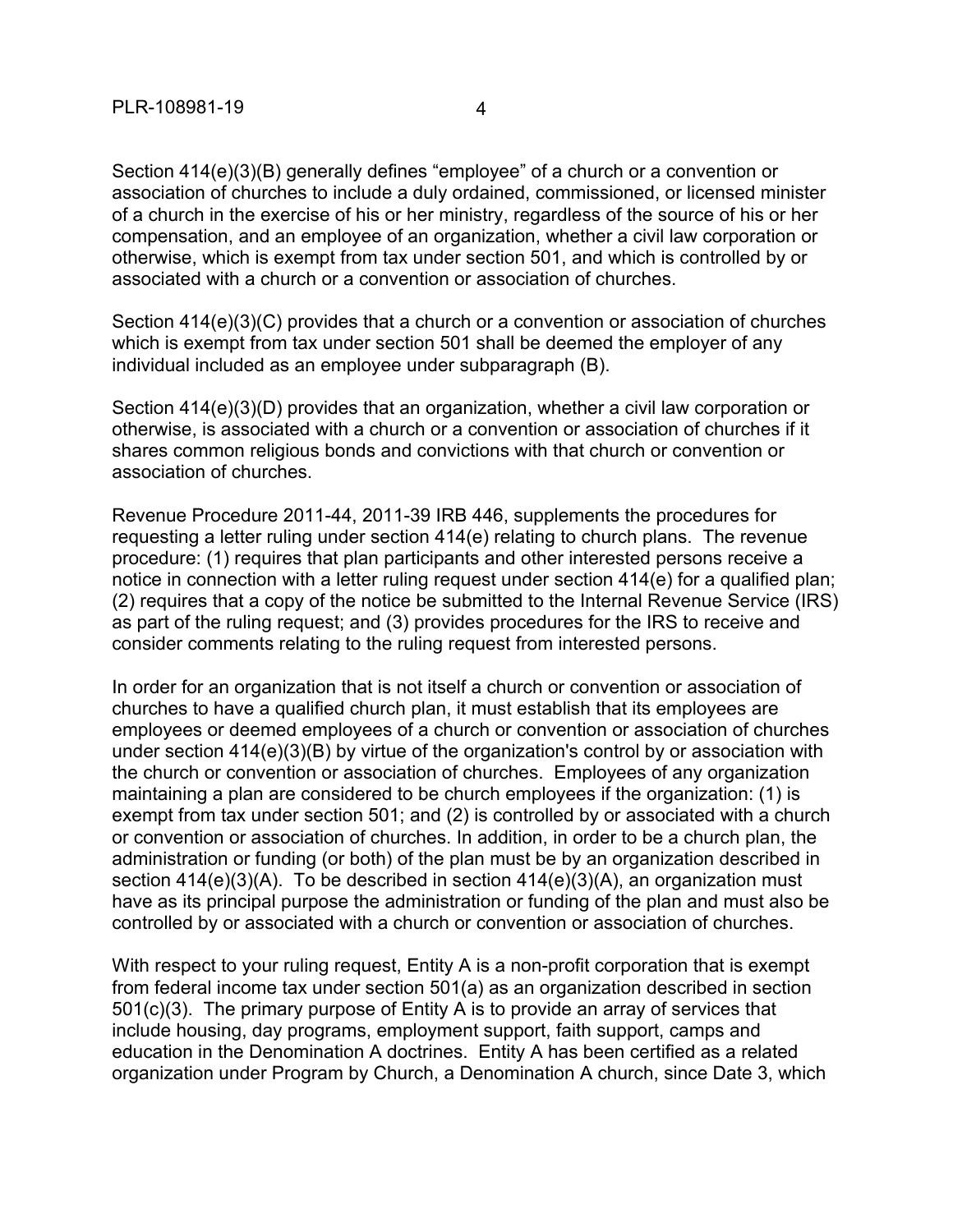allows it to issue calls for ordained and commissioned ministers on the Church's roster, use the Church logo, apply for certain loans, seek grants, and participate in Church's health plan and Church's group purchasing agreement. Entity A regularly calls certain members of Church to support certain roles in its administration. Entity A is governed by a Board of Directors; at least 40 percent of the Board has to consist of members of Church.

You represent that none of the eligible participants in Plan X are employed in connection with a for-profit entity or one or more unrelated trades or businesses of Entity A within the meaning of section 513.

Based on these facts, we conclude that Entity A is associated with a church or convention or association of churches for purposes of section 414(e). We further conclude that the employees of Entity A are deemed to be employees of a church or a convention or association of churches by virtue of being employees of an organization which is exempt from tax under section 501 and which is controlled by or associated with a church or a convention or association of churches.

You have represented that Committee P is the plan administrator of Plan X, and its sole purpose is to administer the benefits of Plan X, manage the funds available for investment in a prudent manner, and take such steps as are necessary to maintain Plan X as a qualified plan. Committee P consists of the Treasurer, President and CEO of Entity A, as well as one to three directors appointed by the Chairman of the Board of Entity A. Committee P responds directly to Entity A's Board of Directors during Directors' meetings.

We thus conclude that Committee P is controlled by or associated with Church. Accordingly, Plan X is maintained by an organization that is controlled by or associated with a church or a convention or association of churches, the principal purpose or function of which is the administration of Plan X for the provision of retirement benefits for the deemed employees of a church or a convention or association of churches.

Based on the foregoing facts and representations, we conclude that Plan X is a church plan within the meaning of section 414(e).

This letter expresses no opinion as to whether Plan X satisfies the requirements of section 401(a).

Except as expressly provided herein, no opinion is expressed or implied concerning the tax consequences of any aspect of any transaction or item discussed or referenced in this letter.

This ruling is directed only to the taxpayer requesting it. Section 6110(k)(3) provides that it may not be used or cited as precedent.